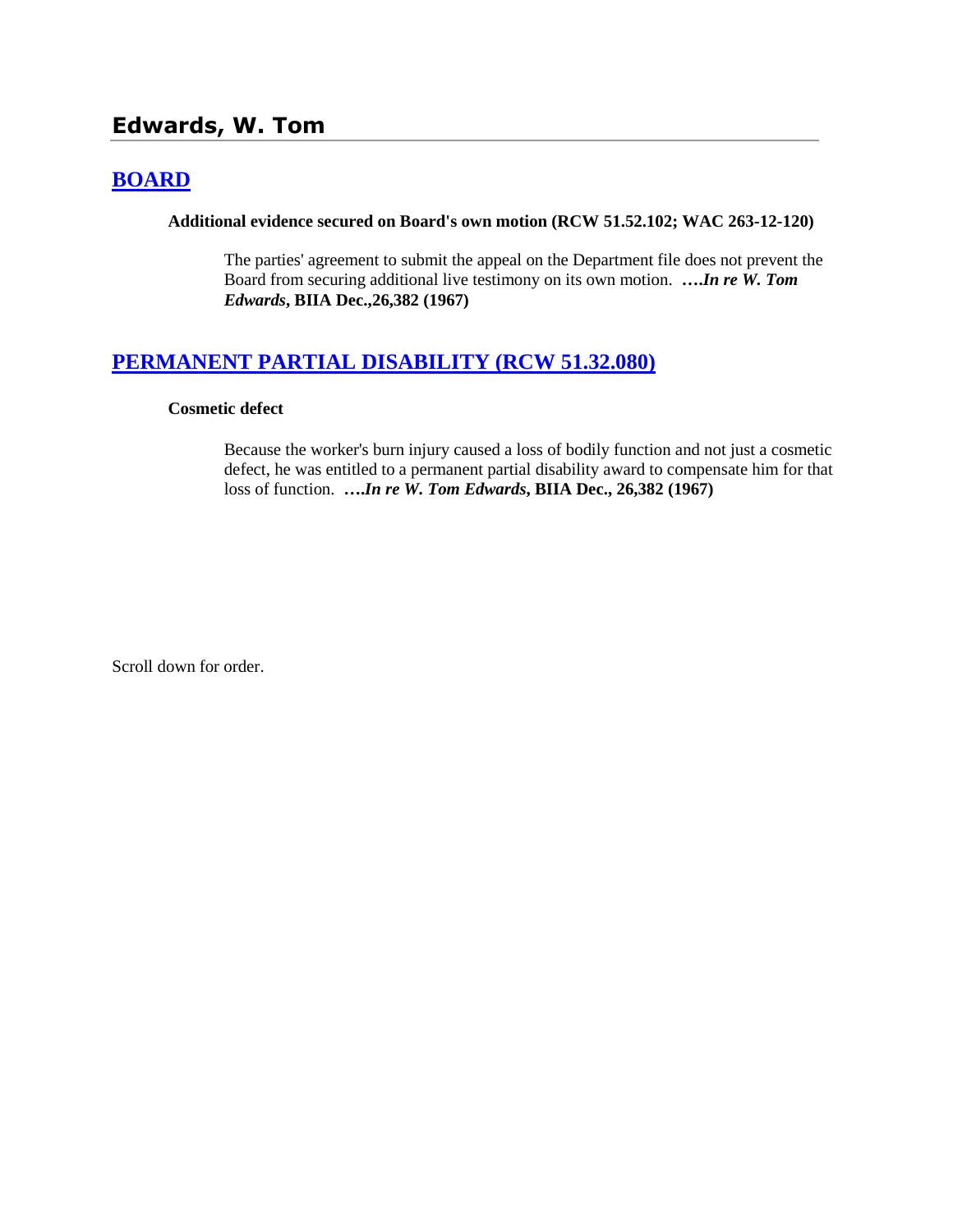## **BEFORE THE BOARD OF INDUSTRIAL INSURANCE APPEALS STATE OF WASHINGTON**

**)**

**IN RE: W. TOM EDWARDS ) DOCKET NO. 26,382**

**CLAIM NO. F-102224 ) DECISION AND ORDER**

APPEARANCES:

Claimant, W. Tom Edwards, by Robert Atkinson

Employer, Kaiser Aluminum & Chemical Corporation, by Keith, Winston & Repsold, per Michael J. Cronin

Department of Labor and Industries, by The Attorney General, per James M. Beecher, Assistant

This is an appeal filed by the employer on April 13, 1966, from an order of the Supervisor of Industrial Insurance dated March 11, 1966, which closed this claim with a permanent partial disability award of 5 per cent of the amputation value of the left, minor, arm at or above the elbow. **SUSTAINED**.

## **DECISION**

This matter is before the Board for review and decision on a timely Statement of Exceptions filed by the employer to a Proposed Decision and Order issued by a hearing examiner for this Board on September 29, 1966, in which the order of the Supervisor of Industrial Insurance dated March 11, 1966, was sustained.

The issue presented by this appeal is the extent of claimant's permanent partial disability, if any, on or about March 11, 1966, resulting from a burn injury to his left forearm sustained in his employment on July 3, 1963. More particularly, the question raised, both by the employer's notice of appeal and by the exceptions, is whether this injury caused any loss of bodily function which would justify a permanent partial disability award, or whether it only caused a "cosmetic defect" in which event it is contended that no award is payable as a matter of law.

However, before determining the basic issue above stated, we must first dispose of certain objections to the procedure the Board followed in obtaining additional evidence in the case. These objections were raised by the employer's "MOTION TO STRIKE TESTIMONY AND TO COMPEL BOARD TO DECIDE APPEAL IN ACCORDANCE WITH THE LAW," filed on April 3, 1967. In order to rule on these objections, it is necessary that we set forth the procedural history of this appeal.

1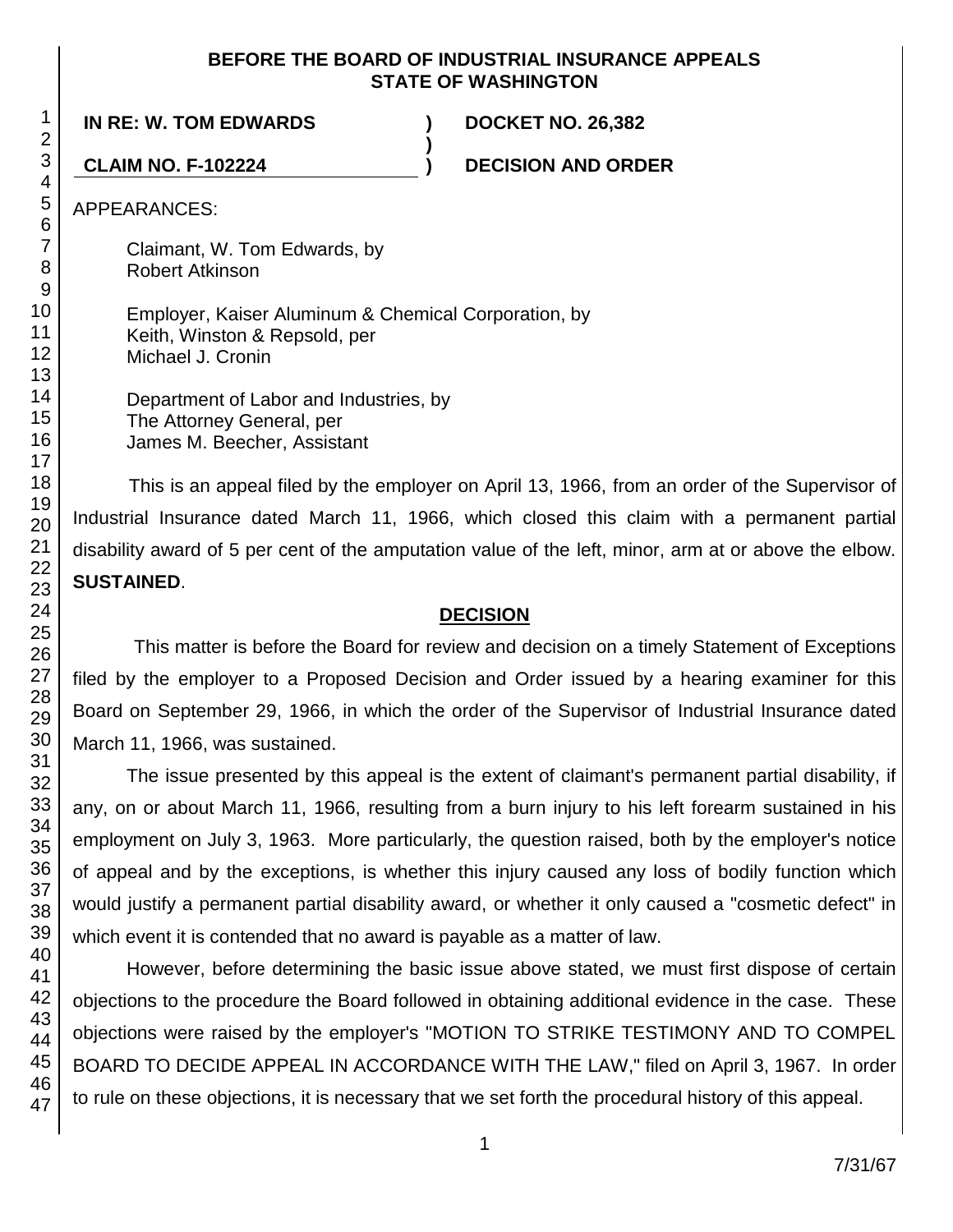After the filing of the employer's appeal on April 13, 1966, and our granting thereof, a prehearing conference was held on July 13, 1966, before one of the Board's hearing examiners, at which all parties agreed that, in lieu of presentation of "live" testimony at a hearing, the issues raised by the appeal could be submitted for a decision and order based on all the material in the Department file. Thereafter, on September 29, 1966, the hearing examiner entered his Proposed Decision and Order sustaining the Supervisor's order of March 11, 1966, paying the disability award in question. The employer thereupon filed a timely Statement of Exceptions with the Board.

This Board, upon review of the record, determined that in order to decide the appeal fairly and equitably, we needed further evidence, in the form of testimony of Dr. David E. Sullivan, to clarify and explain in further detail the exact medical basis for his permanent partial disability evaluation based on his examination of claimant on February 15, 1966. Accordingly, we entered an order on January 31, 1967, pursuant to the authority contained in the second proviso of RCW 51.52.102, and in Rule 8.4(c) of our Rules of Practice and Procedure, assigning the case to a hearing examiner to obtain this additional evidence which we deemed necessary to decide the appeal fairly and equitably. A hearing was accordingly held on March 22, 1967, and Dr. Sullivan was called and testified as a Board witness; and the record, with this additional evidence, is again before us for review and issuance of a final decision.

Counsel for the employer at that hearing orally objected to this Board's obtaining further evidence,a nd formally renewed such objection by the "MOTION TO STRIKE TESTIMONY AND TO COMPEL BOARD TO DECIDE APPEAL IN ACCORDANCE WITH THE LAW" filed on April 3, 1967. The legal arguments advanced by the employer can be fairly summarized as follows:

- (1) The parties had agreed to present this matter for decision based solely on the Department file, which they had a right to do under RCW 51.52.095. Therefore, the provisions of RCW 51.52.102 cannot be applied because "the parties have agreed how the evidence shall be presented to the Board and have further agreed to waive their rights to present live testimony in the case." Where such an agreement has been made, the only function left to the Board is, under the last sentence of RCW 51.52.095, to determine whether such agreement is in conformity with the law and the facts of the case.
- (2) The Board's course of procedure has prevented the parties from presenting "live" testimony, while at the same time permitting the Board to present such testimony. The provisions of RCW 51.52.102 do not contemplate such action because such provisions apply "only in a situation where the Board wishes to present evidence of its own during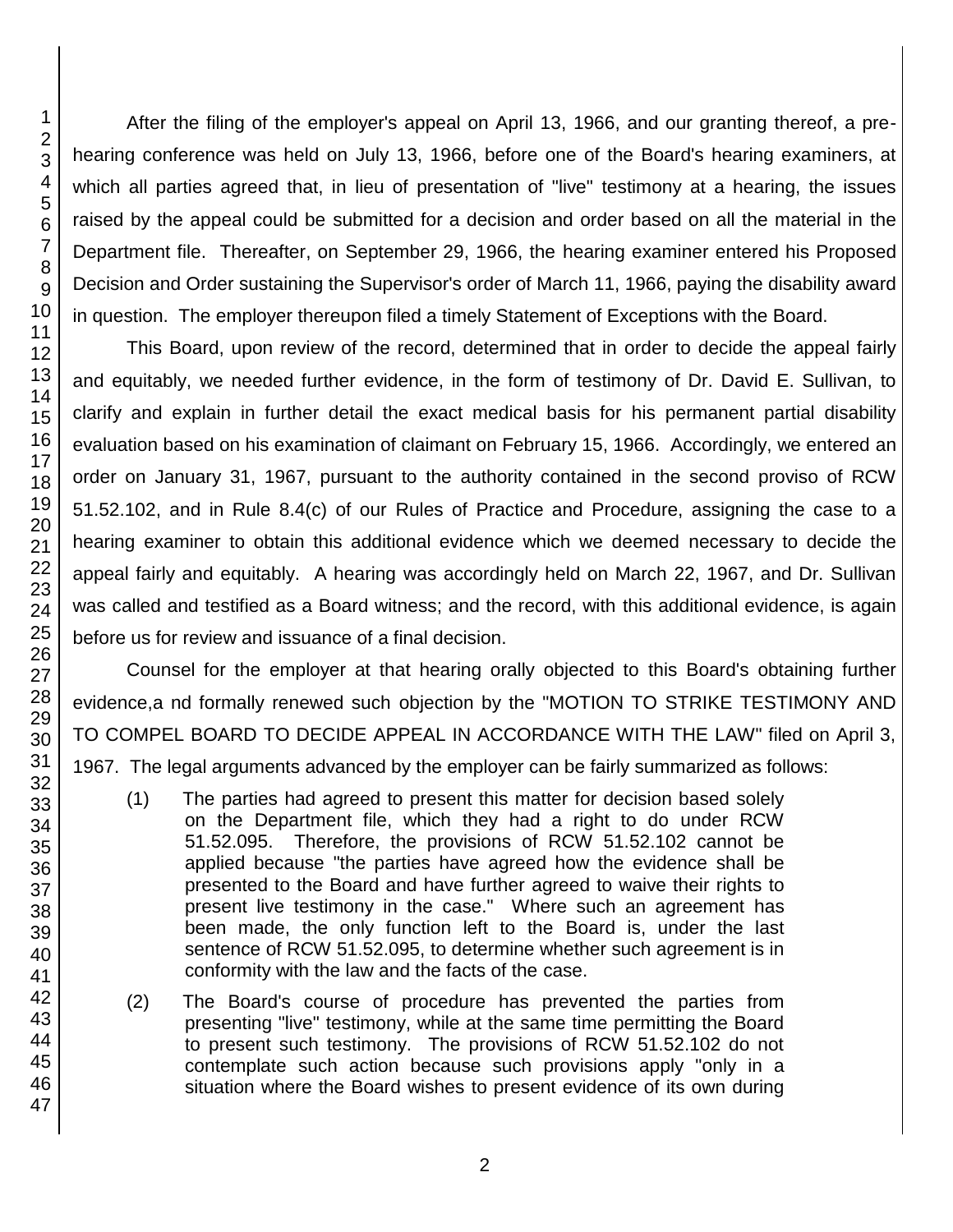the course of formal hearings on an appeal after all other parties have been given an opportunity to present testimony."

(3) The provisions of RCW 51.52.102 do not apply after a contested case has been submitted for a decision and particularly after the Hearing Examiner has entered his Proposed Decision and Order; after exceptions are taken to a Proposed Decision and Order, "the Board's jurisdiction in the case is limited to a review of the Proposed Decision and Order as provided for in RCW 51.52.106."

We do not accept the correctness of any of the foregoing arguments.

As to (1), we agree that the parties could agree to submit the matter for decision, based on a record consisting of the Department file in lieu of testimony of witnesses at a hearing; this is one of many purposes for which a conference is held pursuant to RCW 51.52.095, and is specifically encompassed by the portion of that statute regarding "the possibility of obtaining admissions of fact and of documents which will avoid unnecessary proof." However, we disagree with the argument that our only remaining function is to determine whether that agreement is in accord with the law and the facts; this is a basic error in interpretation of the statute. The last sentence of RCW 51.52.095, relied on by counsel, clearly has no application to this case. That sentence concerns only the entry of a final order of the Board in accordance with an agreement of the parties for final disposition of the appeal -- in other words, a settlement of the appeal. It has nothing to do with a contested case (which the instant case certainly is) where disputed issues of fact or law are presented for decision.

Since this is a contested case, we heartily disagree with the contention that the last proviso of RCW 51.52.102 cannot be applied to the case. Regardless of how the parties choose to present their evidence -- whether it be all by sworn testimony, or partially by testimony and partially documentary, or by factual stipulations, or (as in this case) entirely documentary -- we are given the statutory authority to exercise our discretion to secure any evidence, "in addition to that presented by the parties," which we feel is necessary for us to meet our basic obligation in any appeal before us, namely, to decide it is "fairly and equitably" as we can. Any other interpretation of this statutory proviso would be a partial abdication of the reason for this Board's creation and existence. Our right to secure evidence, in addition to that presented by the parties in a contested case, can never be taken away by the manner in which the parties choose to present their evidence.

As to contention (2) previously summarized, it is largely answered by our discussion in the immediate preceding paragraph. Suffice it to say again that the last proviso of RCW 51.52.102

1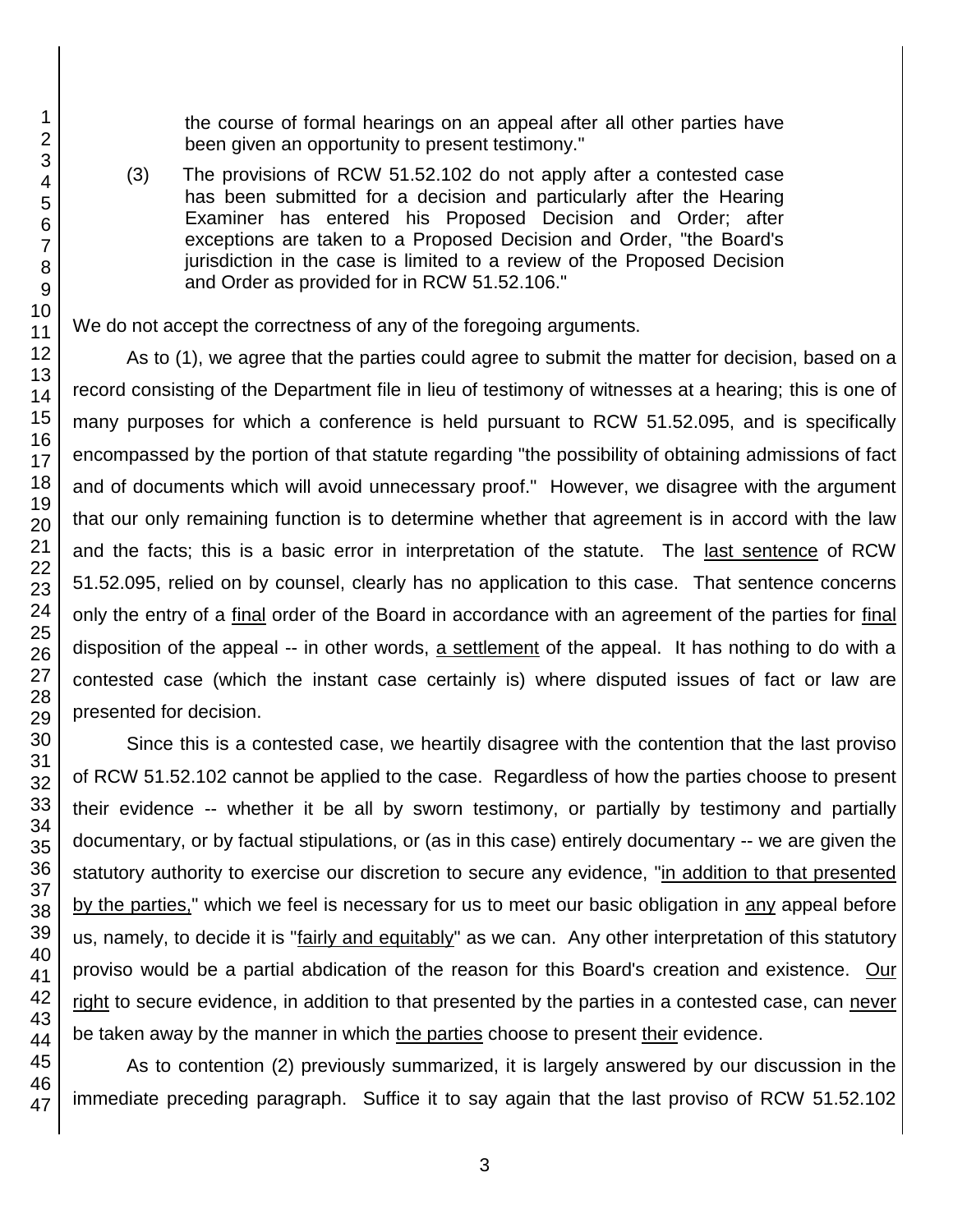always is applicable in contested cases before us, and we have the sole discretion as to whether or not we will exercise such authority. The parties, of course, were not prevented from presenting "live" testimony; they simply chose to present their evidence by documents in lieu of such testimony.

As to contention (3), we are also in hearty disagreement therewith. This Board, as a body, does not preside over proceedings in any contested case, during the time when the parties are presenting their evidence; this is always done by hearing examiners as presiding officers. It is only after entry of a hearing examiner's Proposed Decision and Order and filing of exceptions thereto, that this Board considers and reviews the record in a contested case. To accept the contention that in no such case can the last proviso of RCW 51.52.102 be utilized by the Board would mean that such proviso is a complete "dead letter." We categorically reject such a result.

We firmly believe that our review duties under RCW 51.52.106 are more extensive than simply "a review of the Proposed Decision and Order" as contended by the employer. More completely stated, our duty and authority under that statute is to consider and review the record and the Proposed Decision and Order in light of the exceptions filed to such proposed order. If, in such review, we feel it necessary to secure additional evidence to decide the issues raised in the case "fairly and equitably," we may obtain such evidence under the authority of the last proviso of RCW 51.52.102. These two statutes should be construed together to give harmonious effect to both, rather than to construe one in a manner which emasculates the purpose and effect of the other. It is significant that RCW 51.52.106 does not of itself indicate an intention to limit this Board's authority solely to issuance of a final order based on the record made by the parties. The statute requires consideration of the record and entry of any decision by at least two Board members, and then defines what must be contained in "Every final decision and order rendered by the board." (Emphasis added) This clearly infers that we may make other decisions or orders which are not "final," and we believe one of such decisions can be to secure additional evidence pursuant to the last proviso of RCW 51.52.102.

It is acknowledged that, in view of the statutory system governing appeals under our Act, many cases before us are inevitably very "adversary" in nature. However, we do not believe this adversary system was meant to be carried so far as to destroy our right, as an impartial fact-finding agency, to exercise our discretion in securing evidence in addition to that which the adversaries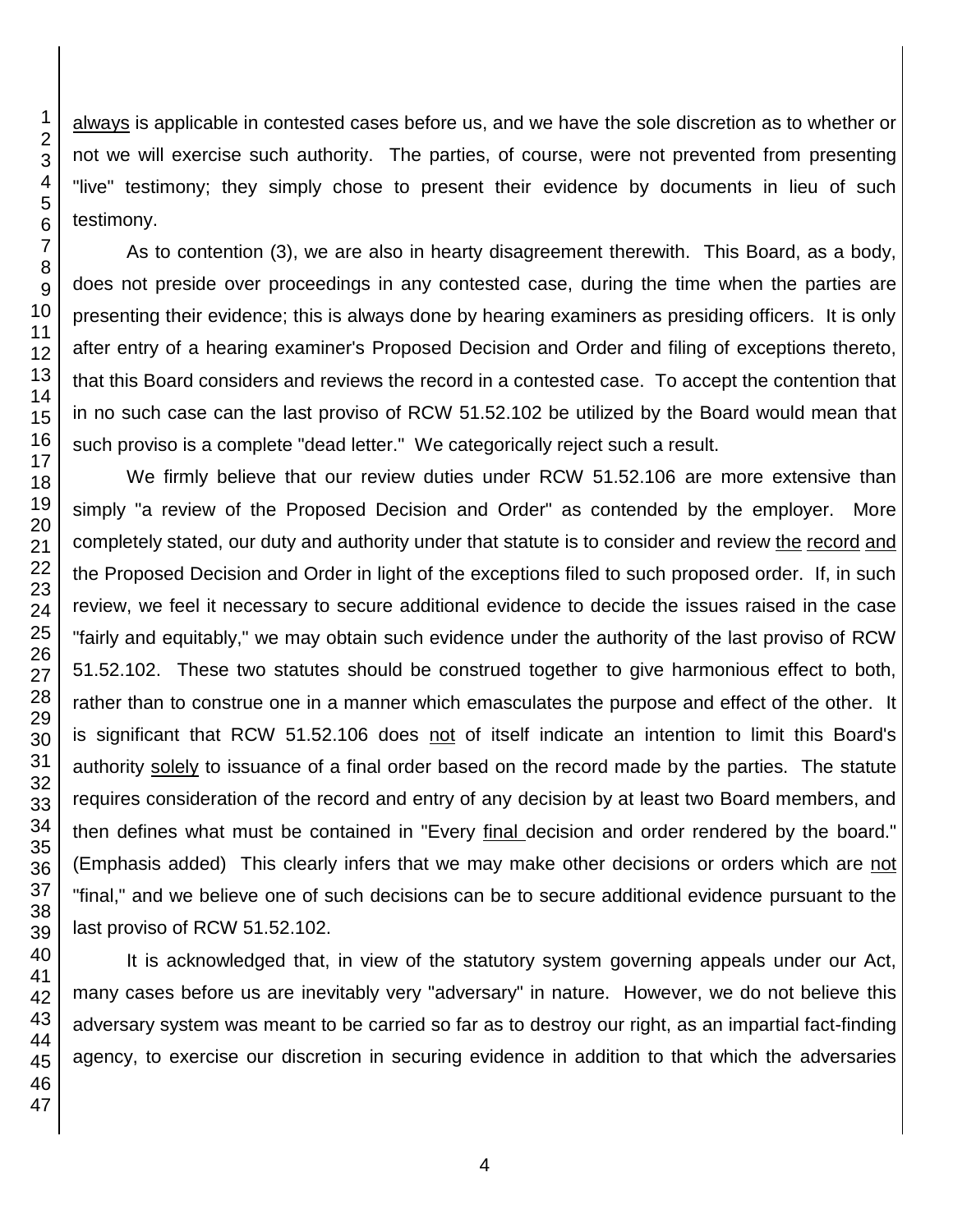present to us, to try to decide a case fairly and equitably. The employer's motion here, if granted, would come close to such destruction.

We are convinced that our action in obtaining the clarifying testimony of Dr. Sullivan was proper and completely within our discretionary authority under RCW 51.52.102 and RCW 51.52.106, and that our Rule 8.4(c) is in accord with, and a proper implementation of, those statutory sections. We therefore deny the motion to strike the doctor's testimony, and will consider said testimony, in addition to the Department file, in resolving this case.

We turn, then, to the basic issue, i.e., has the claimant's burn injury caused any loss of bodily function which would justify the disability award made by the Department's order of March 11, 1966? In the opinion of this Board, the answer is in the affirmative.

Dr. Sullivan testified that to the best of his recollection there was sensory loss over the immediate area occupied by the scars themselves. He further testified in part as follows:

- "Q Doctor, isn't it true that where scar tissue had replaced normal skin that there is a loss of - that the scar tissue doesn't withstand the normal wear and tear of life as well as normal skin would?"
- **\* \* \*** A The answer is, yes, it is true, and that is the main reason I rated this as 5 per cent permanent partial disability because of the fact of that which I consider a functional loss."

In response to a request that the doctor enlarge upon his opinion as to functional loss, he further stated:

"A I feel that the functional loss here depends very little on the sensory loss and very largely on the fact that this scar will not function in the future like normal skin and will not stand up to ordinary pressure and vicissitudes of life. It is more like the (sic) normal skin to break down and ulcerate on mild trauma or more apt to ulcerate on temperature changes that might affect normal skin relatively slightly, but it might do much, far more damage to this scarring. That is the major factor in rating this functional disability."

He further testified:

- "Q Did this man complain that itching was something that bothered him?
- A Yes.
- Q Is this consistent with medical knowledge regarding hypertrophic scarring?
- A It is very common in hypertrophic scarring."

1

**- - -**